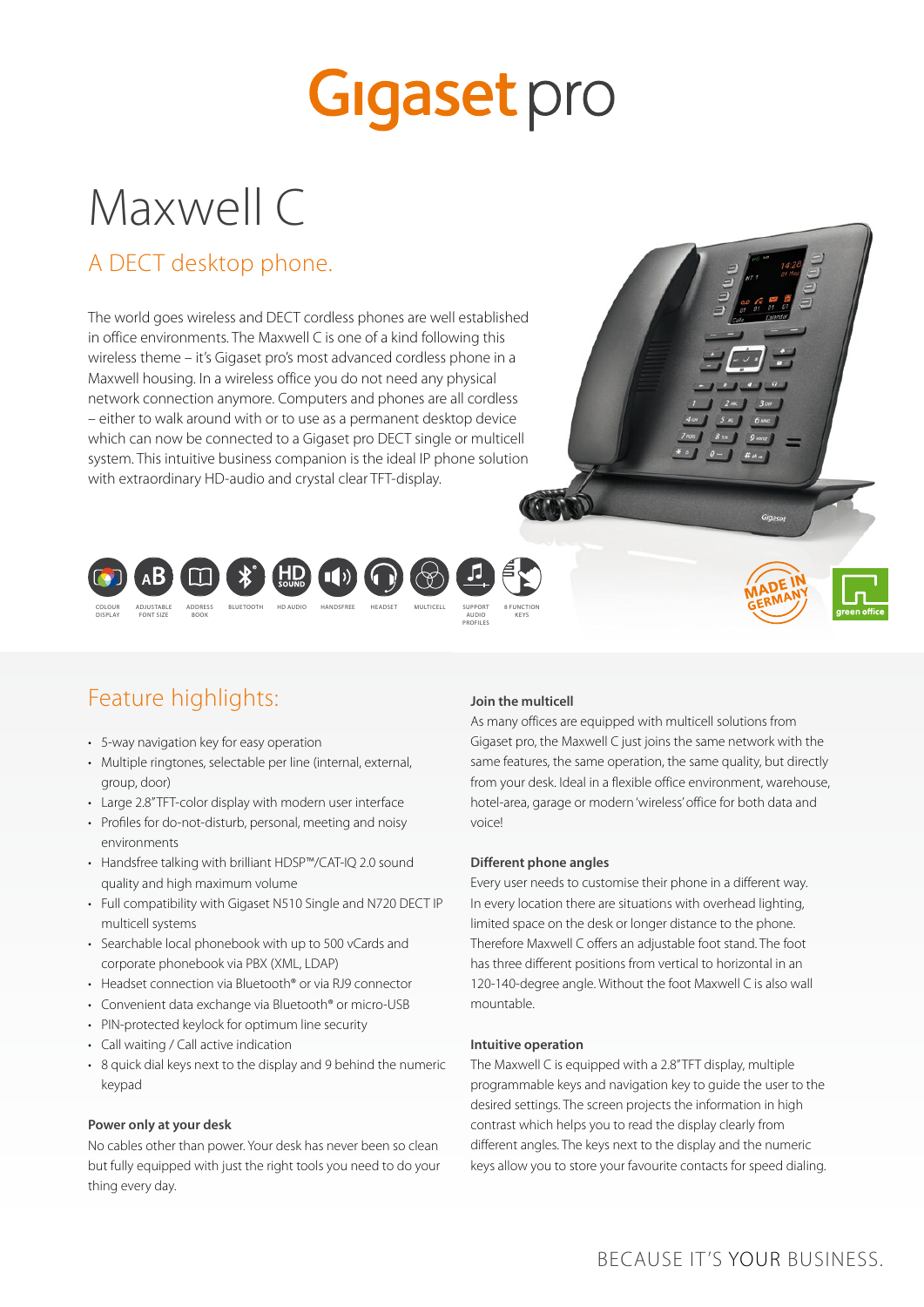# A DECT desktop phone Maxwell C

## Technical data

#### User interface

- Illuminated, graphical 2,8"-TFT QVGA colour display, 240 x 320 pixels, up to 8 lines and 65.000 colours
- Intuitive, modern user interface with icons, display keys, five way navi-key and function keys

#### Phonebook and dialling

- Phonebook with up to 500 vCard entries
- vCard entries: first and last name, three numbers, email, date reminder, VIP melodies and picture caller ID
- PBX-directory access with search (LDAP and XML)<sup>1</sup>
- Public online directory search with auto lookup<sup>1</sup>
- 3 separate calls lists (missed/incoming/outgoing) with 20 entries each with CLIP/CNIP and time/date <sup>1</sup>
- Redialling of last 20 numbers entered
- Short dial keys (8 soft and 9 numeric keys)
- Mute key, key lock and flash key
- Automatic redial function

### Connectivity



#### Receiving calls

- Caller indication displayed via CLIP, picture CLIP and CNIP<sup>1</sup>
- Individual ringer melodies for VIP entries and internal callers
- Anonymous call silencing<sup>1</sup>

#### Missed calls

- Signalled via display and illuminated message waiting indicator
- List showing up to 20 missed calls with caller indication  $1$
- Local missed call list behind 3rd party single and multicell systems with GAP 1
- Direct dialling of the missed call list

#### Audio

- HD Audio supporting HDSP™/CAT-IQ 2.0
- Hands free talking with excellent audio quality
- Front keys for easy volume adjustment
- 18 selectable ringer melodies with 5 volume levels and crescendo
- Selectable audio profiles (DND, personal, silent and loud)
- Headset via Bluetooth® or via RJ9 connector

#### Keypad

- Message waiting key with blinking LED
- Profile key to apply personal, DND, silent and loud settings directly
- Keylock (#-key) with PIN protection

#### Additional Features

- Organiser with calendar and reminder functions
- Email-Reader<sup>1</sup>
- Info services  $<sup>1</sup>$ </sup>
- Screensaver (picture, slideshow, clock, info service)<sup>1</sup>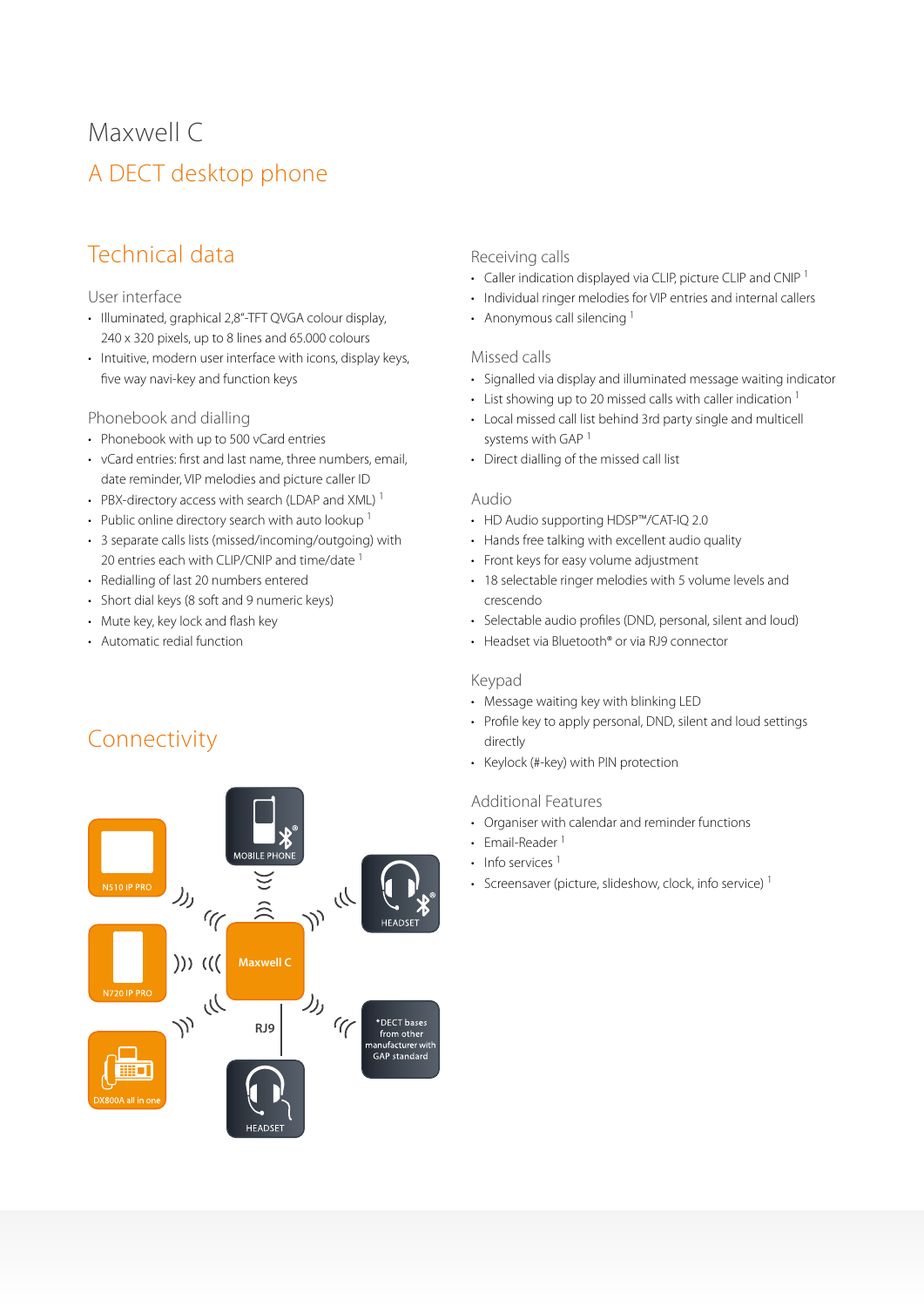# **Gigaset** pro

#### Gigaset QuickSync'-Software

Software free to download for Windows and macOS. Connect via micro-USB or Bluetooth®

- Synchronize your local contacts with Microsoft Outlook®
- Upload of caller pictures / screensaver pictures
- Upload ringtones from computer to the Maxwell C
- Firmware update
- Computer telephony integration (CTI):
	- Direct dialling of Microsoft Outlook® contacts
	- Display of incoming calls on the computer both on Windows and macOS

#### Compatibility

- Optimised and recommended for:
	- Gigaset pro singlecell systems e.g. N510IP PRO
	- Gigaset pro multicell systems e.g. N720IP PRO
	- GAP compatible DECT base stations (single and multicell systems) and DECT systems which support CATiq 2.0

#### Interfaces

- DECT
- Bluetooth®
	- Bluetooth® headset (handsfree and headset profile)
	- Data exchange and firmware update with Gigaset QuickSync
	- vCard exchange with mobile phones
- Micro-USB
- Data exchange and firmware update with Gigaset QuickSync
- RJ9 headset connector

#### DECT range

- Indoor range: up to 50 meters
- Outdoor range: up to 300 meters

#### Green office

• Up to 60% less energy consumption, thanks to an energysaving power supply

#### Dimensions

- Main Device 188 mm (L) x 188.5 mm (W) x 36 mm (H)
- Handset 181 mm (L) x 45,6 mm (B) x 38,5 mm (H)
- Foot 187.5 mm (L) x 156.5 mm (W) x 24.5 mm (H)

#### Environmental conditions

- Operating temperature between +5 to +45° C
- Storage temp between -15 to +60°C
- Relative Humidity between 20% and 75%, non condensating

#### Box contents

- Main device
- Handset
- Handset cable
- Foot stand
- Power supply
- Manual
- Security leaflet

1) Country, network and base station dependent